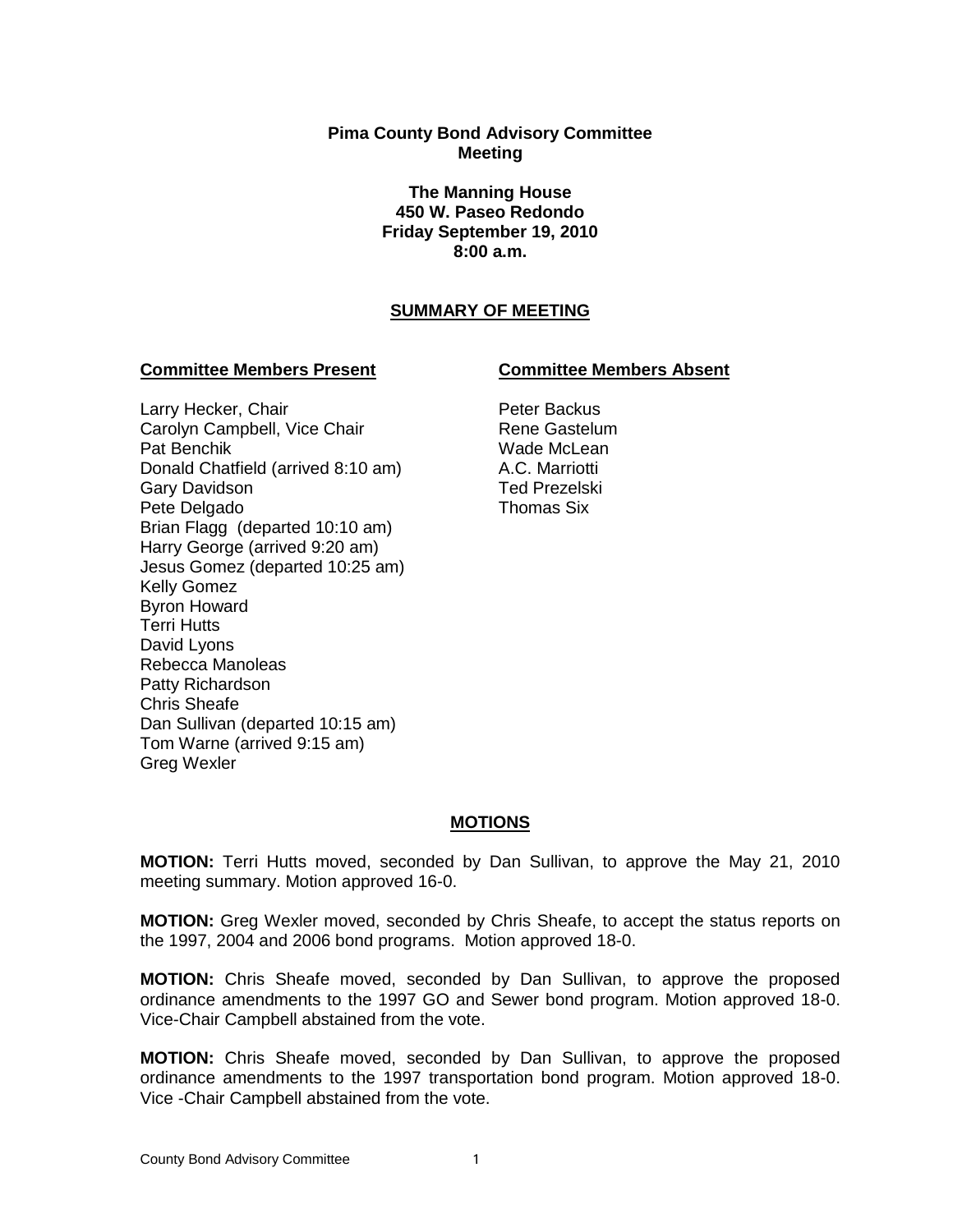**MOTION:** Dan Sullivan moved, seconded by Don Chatfield, to approve the proposed ordinance amendments to the 2004 bond program. Motion approved 19-0.

# **DIRECTION TO STAFF**

Continue to revise the programmatic recommendations for a future bond election, especially the School District Partnerships.

Send the following items to the Committee:

- 1. Memo on El Corazon del Tres Rios del Norte
- 2. Report on Soft Costs
- 3. Presentation on Urban Loop

Contact those that spoke in support of a youth center on the southwest side to see if the project is already included in the list being considered for a future bond election.

### 1. Welcome

Meeting began at 8:05 a.m. with a quorum.

2. Approval of the May 21, 2010 Meeting Summary

**MOTION:** Terri Hutts moved, seconded by Dan Sullivan, to approve the May 21, 2010 meeting summary. Motion approved 16-0.

### 3. End of Year Status Report – 1997, 2004, and 2006 Bond Programs

Per the County's Truth in Bonding Code, materials were provided to the Committee providing the status of projects included in the 1997, 2004 and 2006 bond programs. These materials are available to the pubic via the County's web site. Mary Tyson, Pima County Finance, also presented an overview at the meeting.

Byron Howard requested information on soft costs, as compared to construction costs. Mr. Huckelberry references a recent report on the matter and said it would be sent to the Committee.

Bryan Flagg asked how HURF dollars could be made available for transit. The response was that per State law they could not be spent on transit.

The Town of Marana, City of Tucson, Town of Oro Valley, Town of Sahuarita, Pascua Yaqui Tribe and Tohono O'odham Nation all submitted reports on the status of County bond projects being managed by their jurisdictions. Staff from these jurisdictions were available to answer questions. A lengthy discussion was had regarding the length of time it takes to construct Neighborhood Reinvestment projects after they are approved by the Board of Supervisors and suggestions were made on how to improve the delivery times.

**MOTION:** Greg Wexler moved, seconded by Chris Sheafe, to accept the status reports on the 1997, 2004, and 2006 bond programs. Motion approved 18-0.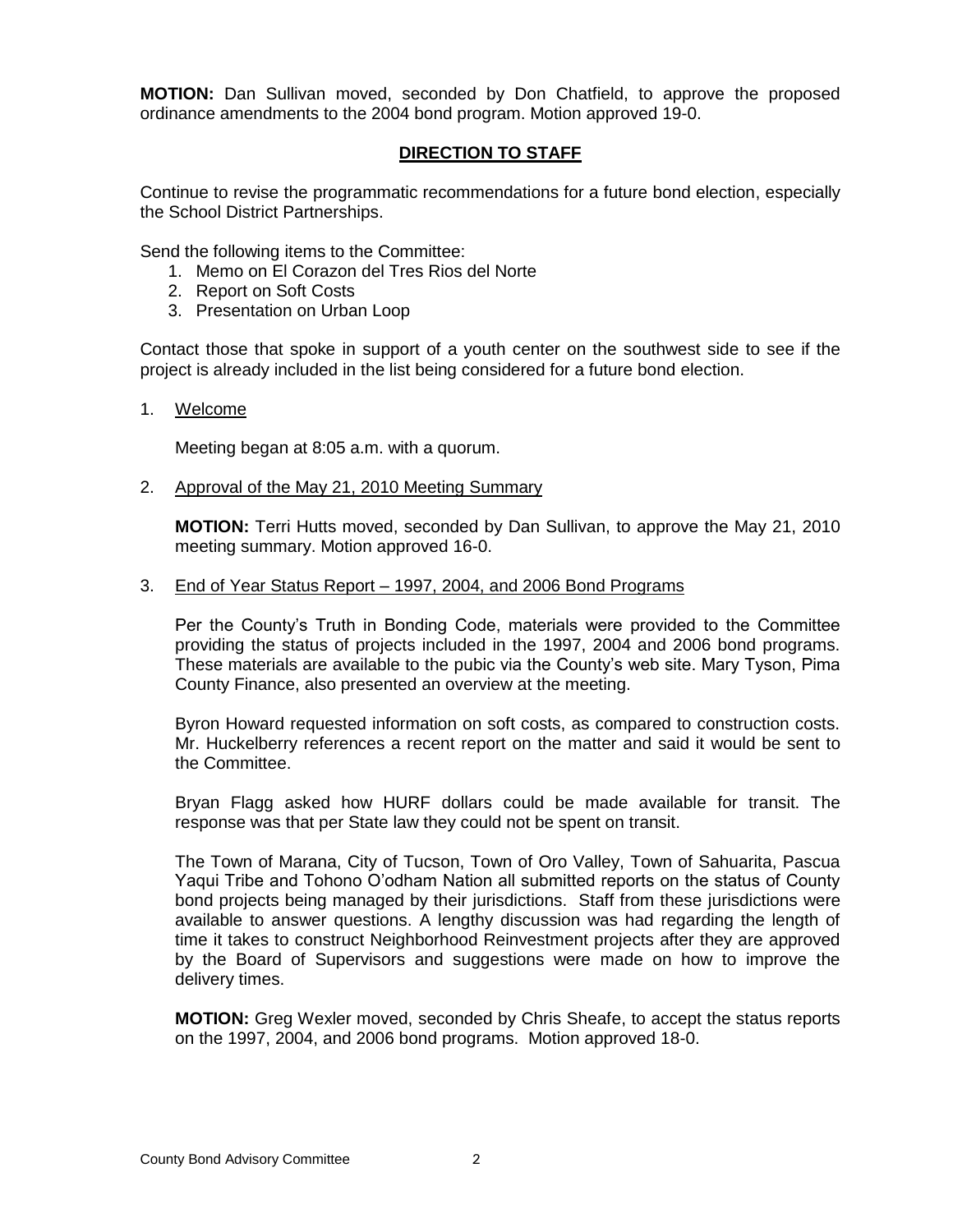## 4. Amendments to the 1997 and 2004 Bond Programs

Per the County's Truth in Bonding Code, the Commission received a staff report describing each of the projects that would be impacted by the proposed ordinance amendments, including the procedure for bond ordinance amendments. Nicole Fyffe provided a brief summary of each of the bond projects involved.

**MOTION:** Chris Sheafe moved, seconded by Dan Sullivan, to approve the proposed ordinance amendments to the 1997 GO and Sewer bond program. Motion approved 18- 0. Vice-Chair Campbell abstained from the vote.

Additional information was requested and provided on the recommendation to not replace the bridge and River Road and Ventana Canyon.

**MOTION:** Chris Sheafe moved, seconded by Dan Sullivan, to approve the proposed ordinance amendments to the 1997 transportation bond program. Motion approved 18- 0. Vice -Chair Campbell abstained from the vote.

Chairman Hecker and other members praised the County's restoration work on the Roy Place/former Walgreens building downtown, and talked about future uses for the building.

Additional information was requested and provided on the proposed amendment to the Justice/Municipal Court project and the Interagency Advocacy Center project.

**MOTION:** Dan Sullivan moved, seconded by Don Chatfield, to approve the proposed ordinance amendments to the 2004 bond program. Motion approved 19-0.

### 5. Committee Deliberation Regarding 2011 Bond Election Planning

### Call to the Audience

Ann Gibson, Vail Community Action Board, thanked Mr. Huckelberry for attending their recent meeting, announced a town hall on November 16 to discuss the scope and location options for FM108, and announced a survey that will be conducted in late November also on FM108.

Jansen Azarias, Youth Program Coordinator in the Southwest area, and Cheryl Lopez, principal of a private school in the same area, spoke about the need for an additional youth center in the area of Manzanita Park and Drexel Heights Community Center. The Committee responded with suggestions and staff said they would follow up with these individuals to determine if a project already tentatively approved by the Committee would address these needs. The acquisition of State Trust land discussed as part of the ordinance amendments, may also provide an opportunity to address this need. Dan Eckstrom said he would also provide support and suggestions.

Chuck Catino spoke in support of BAJA Sports softball fields (PR137).

# A. Discussion of Pros and Cons of pursuing a bond election in November 2011

Mr. Huckelberry and committee members discussed the pros and cons of holding a bond election in 2011, including: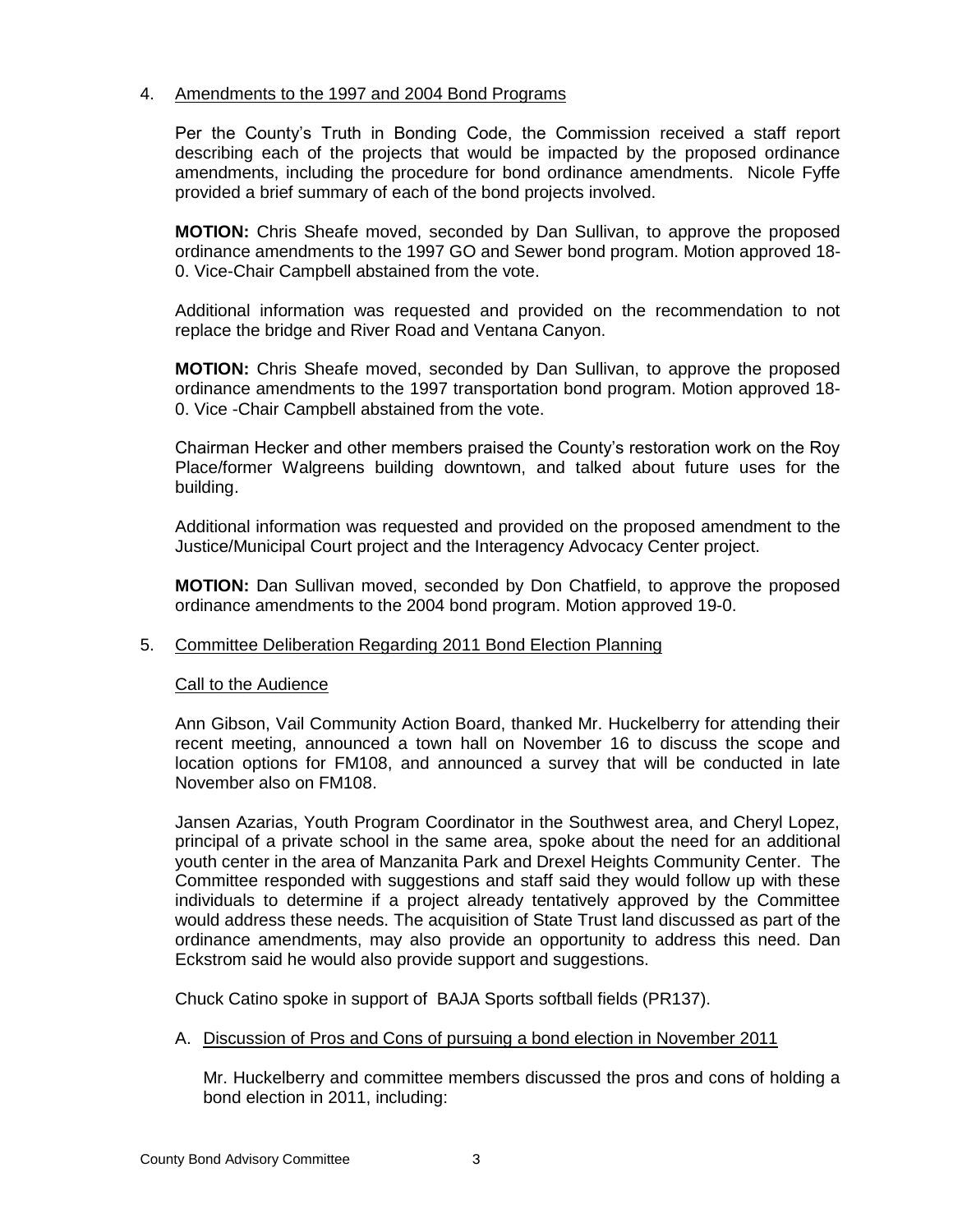- Current state of the economy
- Risks associated with going forward with a bond election in 2011 and losing
- County may not be able to issue new bonds until 2012 or 2013 based on declining property values – will know more in January from the Assessor
- Pros and cons of holding a bond election at the same time the members of the Board of Supervisors may be running for re-election (though was successful in 2004)
- Success or failure of the City sales tax election this November may provide an indicator
- Need to fight poverty with programs such as this
- Need to hear input from residents in different areas of the County
- Need to stay the course and continue planning for a 2011
- To many unknown factors to decide today whether to continue with or call off a 2011 election

### B. Presentation on El Corazon del Tres Rios del Norte

Suzanne Shields, Director of the Pima County Regional Flood Control District, gave a presentation on an area now being referred to as El Corazon del Tres Rios del Norte, at the confluence of the Santa Cruz River, Rillito River, and Canada del Oro. The City of Tucson and the County have already completed a number of public projects within this area, including parks, river park trails, flood control improvements, riparian restoration, and sewer reclamation. Ms. Shields provided an overview of projects completed so far, and a vision for the future that could include a menu of additional projects involving the Bureau of Reclamation, the Army Corps of Engineers, the City of Tucson and the Town of Marana. A memorandum on this effort was forwarded to the Committee after the meeting.

### C. Deliberation on programmatic recommendations from County Administrator

Nanette Slusser, Assistant County Administrator for Public Works, provided an update on the Urban Loop. This is an on going effort to develop a continuous 55 mile pathway around the metropolitan area for biking, walking and other activities, following the Santa Cruz River, Rillito River, Pantano River, and the Julian Wash. More than 40 miles have been completed already and the County recently applied for a federal grant to complete the loop.

This presentation provided a context for the Committee to consider one of the programmatic projects Mr. Huckelberry has recommended for a future bond election – PR278 River Park Acquisitions and Development Countywide. Gary Davidson had questions about which individual projects were not included in this category.

The Committee decided to continue this and the other programmatic recommendations to the October meeting. There were several comments on PR280 – School District Partnerships, including:

- There may not be a one size fits all solution for all the schools  $\bullet$
- Scoreboards, bleachers, and concession stands should not be funded by the **County**
- Support for the concept
- Need to get a better understanding of who can accelerate such agreements